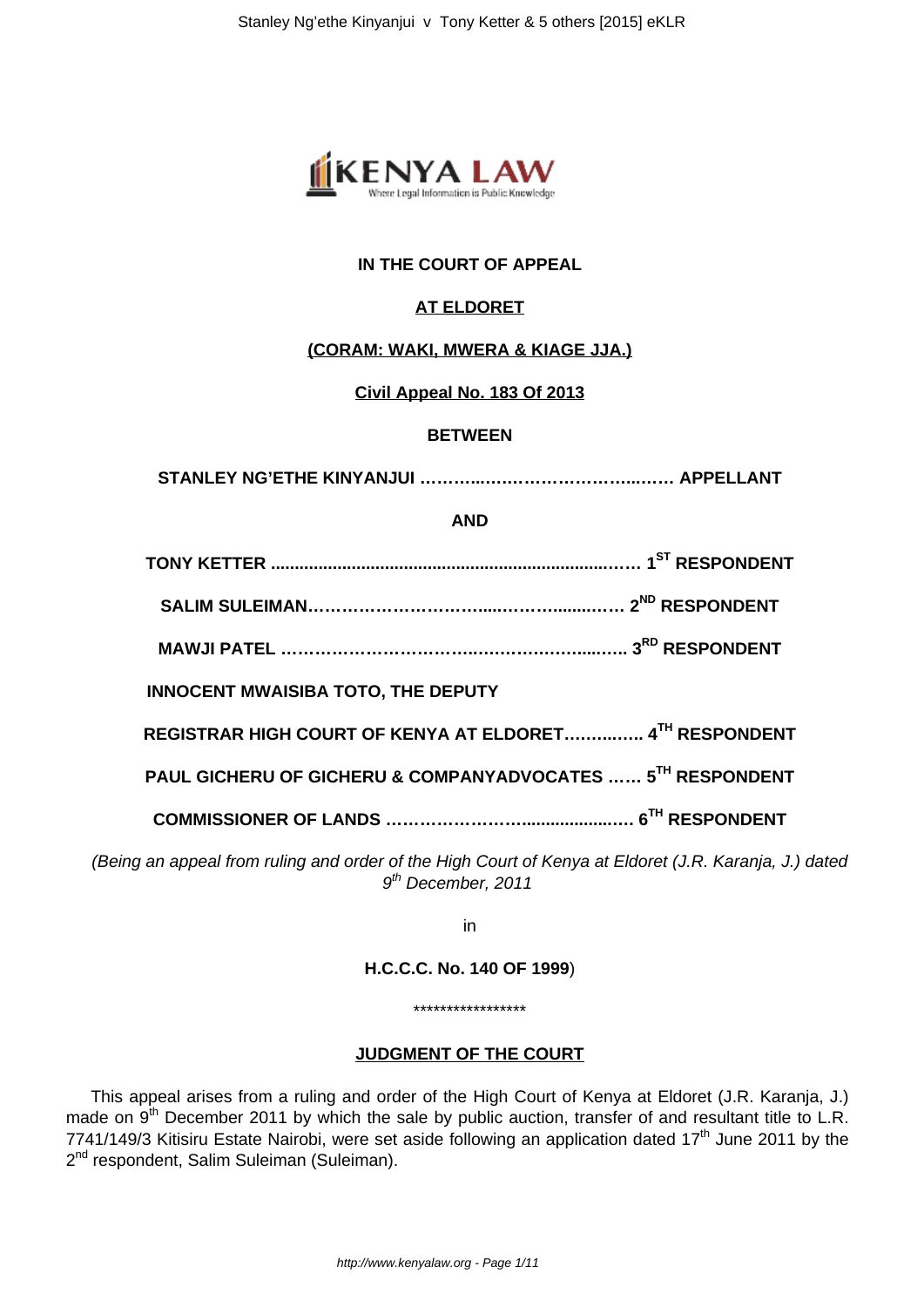That sale had occurred on 30<sup>th</sup> October 2009 conducted by JOMUKI Enterprises, an auctioneering firm engaged by the 3<sup>rd</sup> respondent Mawji Patel (Patel) in execution of a judgment and decree the latter had previously obtained in the same suit against Tony Ketter the first respondent (Ketter). The instructions to the auctioneer were given by Patel's advocate, Paul Gicheru (Gicheru), who is the  $5<sup>th</sup>$ respondent herein. The successful bidder at that auction was the appellant Stanley Ngethe Kinyanjui (Kinyanjui) and a certificate of sale was duly signed by Innocent Maisiba Toyo, the High Court's Deputy Registrar at Eldoret (Toyo) who is the  $4<sup>th</sup>$  respondent. This paved way for the issuance of a provisional title on  $25<sup>th</sup>$  November 2009 by the Commissioner of Lands (The Commissioner) who is the  $6<sup>th</sup>$ respondent herein.

The application giving rise to that ruling was a lengthy notice of motion filed by the law firm of Ochieng Onyango Kibet & Ohaga, Advocates. It was expressed as brought;

# **"Under Articles 19, 20, 21, 22, 25, 40, 47, 50(1), 165(3) & 4, 259 and 260 of the Constitution of Kenya (Supervisory Jurisdiction and Protection of Fundamental Rights and Freedoms of the Individual) High Court Practice and Procedure Rules, 2006, Sections 1A, 1B and 3A of the Civil Procedure Act, Order 51 Rule 1 of the Civil Procedure Rules and the inherent powers of the Honourable Court."**

It sought no fewer than twenty-six prayers, nearly a score of which were for various declarations about the process and result of the public auction, while the rest were for the orders we have adverted to as granted by the learned judge. In granting those particular orders, the learned judge first overruled or dismissed as an abuse of the process of the court, all the prayers invoking constitutional provisions in a matter which was "a purely a civil dispute between two or three individuals." He relied on **KENYA BUS SERVICES LTD & OTHERS Vs. THE ATTORNEY GENERAL** [2005] 1 EA 111 in holding that "constitutional applications would not be a substitute to private law remedies or a substitute to judicial control of administrative action."

In entertaining and granting the rest of the prayers, however, the learned judge made this observation;

**"However, as noted hereinabove the applicable law in the present circumstances is Order 22 (formerly Order 21) of the Civil Procedure Rules. The provision has been referred and acknowledged by the applicant in his submissions but it is sad to note that it has not been invoked in this application and more so considering that the applicant's alleged "locus standi" in this matter seems to be anchored on the notice of objection to attachment issued under the former order 21 rules 53 (now, order 22 rule 51) of the Civil Procedure Rules."**

He proceeded to find that the non-invocation of the relevant provision notwithstanding, he could still deal with the matter under the overriding objective of the Civil Procedure Act as well as the court's inherent powers. He found as established that the sale and transfer of the property was improper as there was an order of stay of execution in place by reason of objection proceedings having been commenced by Suleiman and that there had been in place a caveat previously placed on the title which encumbered the property. He therefore set aside the entire sale and transfer process and ordered that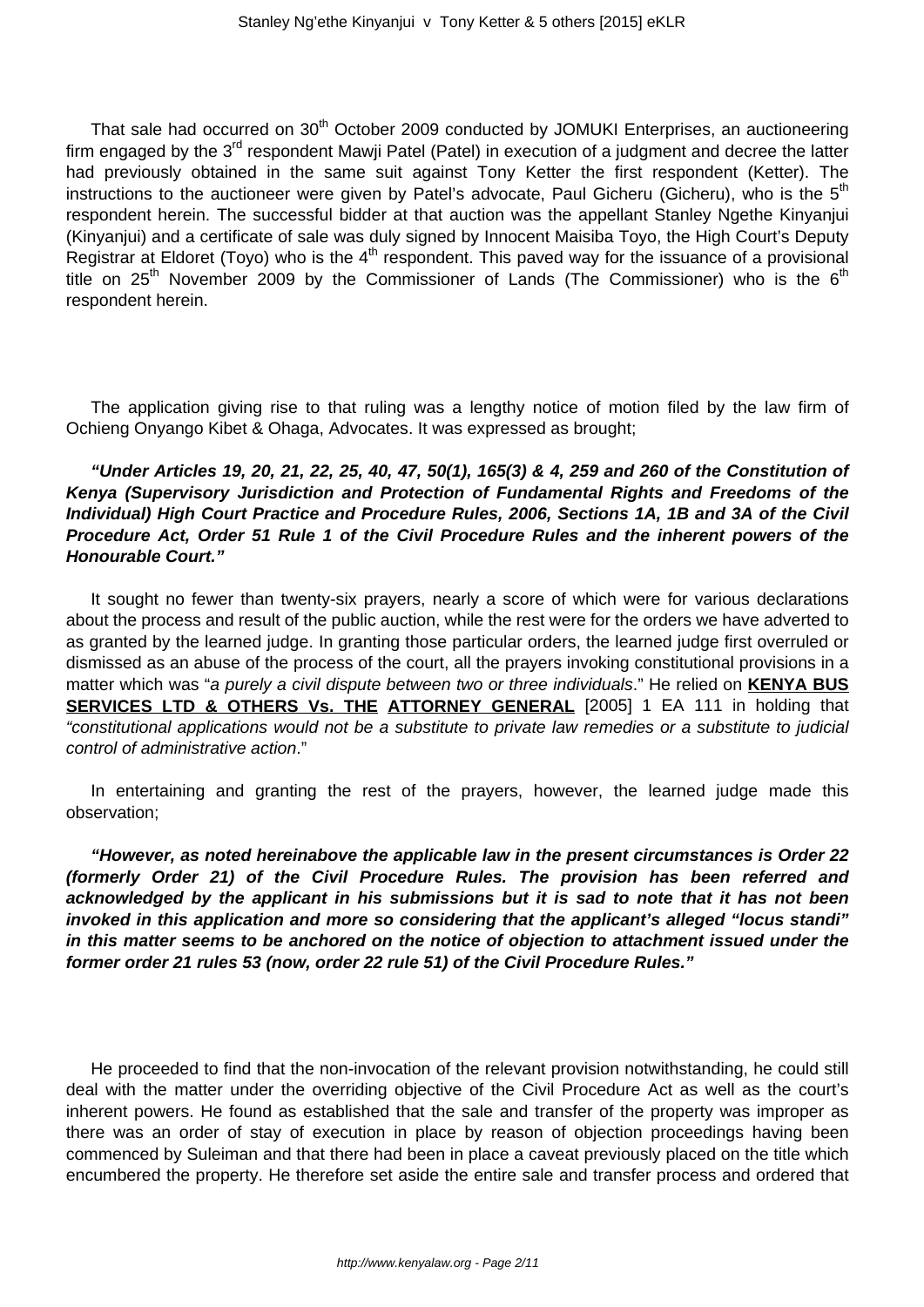the objection proceedings by Suleiman be heard and determined within three months.

Aggrieved by that ruling and order, Kinyanjui filed a notice of appeal against it in entirety and filed a record of appeal. The memorandum of appeal contains some fifteen grounds of appeal in which the learned judge is said to have erred by; upholding the competence of notice of motion absent an order of joinder of some of the respondents thereto, and the pendency of other applications under **Order 22** of the Civil Procedure Rules; treating the overriding objective as a carte blanche to cure the flouting of jurisdictional rules; granting Suleiman orders yet he neither had a prior title nor had paid 10% of the purchase price to Kinyanjui or the decretal sum to Patel as required by **Order 22 rule 74** of the Civil Process Rules; holding, without assertion or evidence, that an order of stay was served before the sale and that Kinyanjui ought not to have paid the purchase price; holding, without evidence, that Suleiman had sustained substantial injury by reason of alleged irregularities and fraud; holding that the sale was null and void ab initio on account of automatic order of stay yet the said order was issued on 2<sup>nd</sup> November 2009 after the sale on 30<sup>th</sup> October 2009, and for allegedly lacking a certificate of sale yet one was issued on 9<sup>th</sup> November 2009; holding that a caveat lodged on 7<sup>th</sup> April 2008 precluded the sale yet there was a prohibitory order from court filed prior thereto; failing to hold that any claimed irregularities could only have occurred after  $2^{nd}$  November 2009 and could therefore not invalidate the sale on 30<sup>th</sup> October 2009; and by refusing to hear the respondents to the application before him on the issues he framed suo motu and not considering their submissions. Kinyanjui therefore prays that the learned judge's ruling and order be set aside and Suleiman's motion dated  $17<sup>th</sup>$  June 2011 be dismissed with costs.

At the hearing of the appeal, Kinyanjui was represented by learned counsel Mr. **N.A. Havi** while **Mr. Bwire M.W.,** learned counsel, appeared for Suleiman. **Mr. Gicheru** learned counsel represented Mr. Patel as well as himself. **Mr. Ngumbi** was learned counsel appearing for Toyo and the Commissioner.

Rising to urge the appeal, Mr. Havi combined grounds 1 to 5 which attack the competency of the application to set aside the sale that was before the learned judge. He first referred to earlier directions of the High Court (Mwilu, J. as she then was) on 25<sup>th</sup> July 2010 to the effect that Kinyanjui could not be joined in the suit since execution of the decree in the suit had been completed. Building on that, counsel submitted that there are only two ways by which a person not previously a party can join in proceedings that had reached execution stage. The first was by way of objection proceedings under **Order 22 rule 51** of the Civil Procedure Rule 2010 which Suleiman had exercised by way of a chamber summons application dated 18<sup>th</sup> November 2009 under **Order 21 rules 56, 57 and 79** of the 1998 Civil Procedure Rules then in force. Those provisions obligated Suleiman to file his application within 10 days of being served with an intention to proceed with execution by Patel.

The second method would be under **rule 79** of the Civil Procedure Rules by a person whose interests are affected. Such person would be entitled to apply to set aside a sale on account of material irregularity or fraud.

Mr. Havi submitted that Suleiman's application by motion on notice "did not fit either of the two entry gates." He went on to contend that having failed to move the court appropriately, it was not open to Suleiman and the court to fall back on the overriding objective or the court' inherent jurisdiction to supply non-conformity with an elaborative procedure for redress that the rules provided. In entertaining the application as it stood, the learned judge erred, to Kinyanjui's prejudice.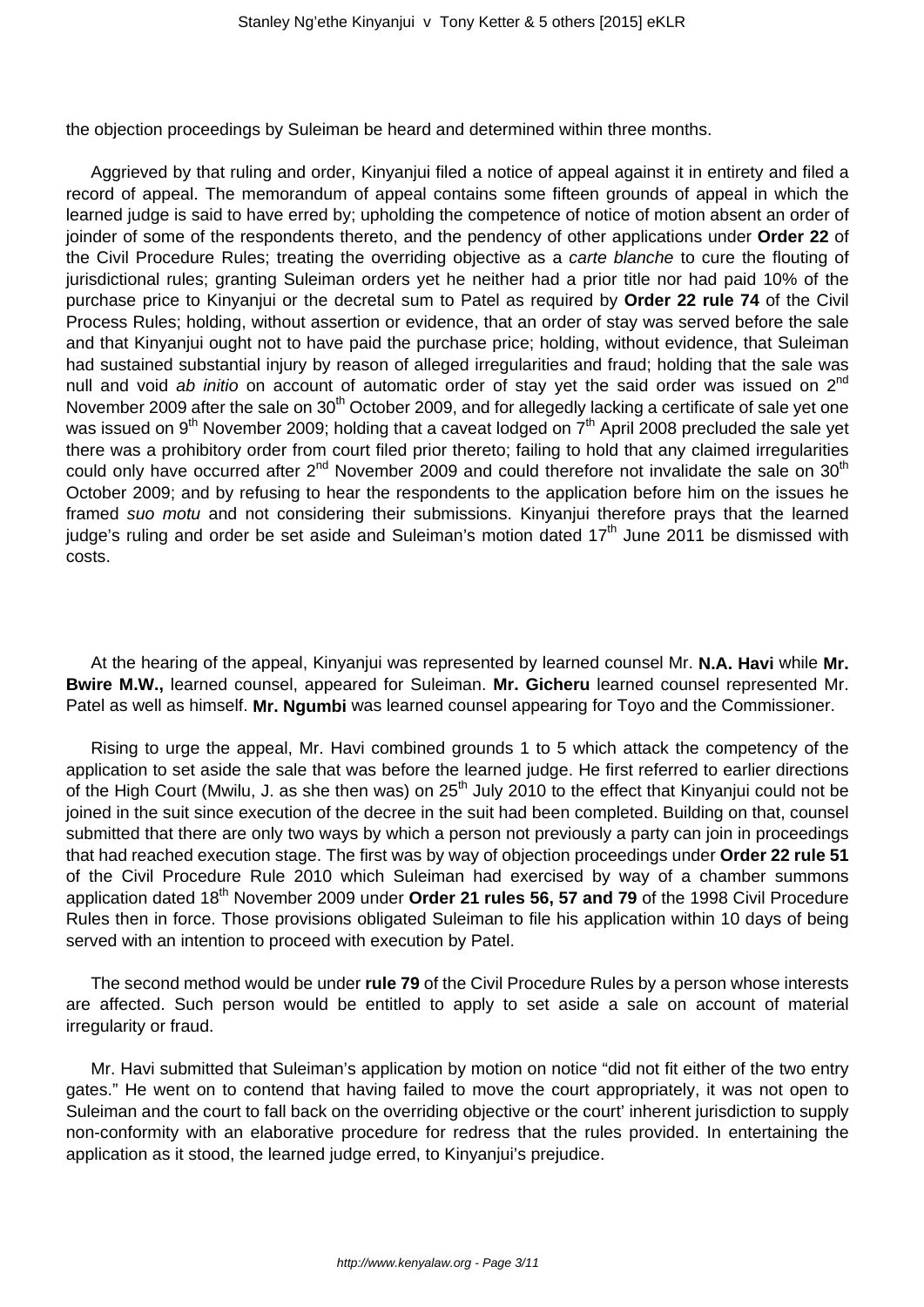Counsel continued that Suleiman should not have been granted the orders he sought because he failed to comply with the mandatory procedural steps by which to set aside the sale that was in accordance with order **22 rule 55**. He went on to point out that under the old **Order 21 rule 79**, a person challenging a sale could not succeed even if the sale were irregular unless he proved that he had suffered substantial loss. At any rate, any enquiries regarding the sale could only be conducted within objection proceedings properly so-called, which were still pending before the High Court, and not before by way of the application the learned judge heard and granted. Counsel cited in aid of those submissions this Court's decision in **MULIRO Vs. OCHIENG** [1987] KLR 549. He also cited the dicta of Nyamu J.A in **STEPHEN BORO GITIHA Vs. FAMILY FINANCE BUILDING SOCIETY & 3 OTHERS** [2009] e KLR, where the learned judge of appeal decried the filing and hearing of unnecessary interlocutory applications instead of adjudicating on the principal issues, in augmenting his argument that the learned judge should have heard the objection proceedings proper instead of entertaining the application by Suleiman. He lambasted Suleiman for flouting procedural rules and wondered why he waited until year 2011 to challenge the sale that occurred in 2009 and was already the subject of two pending applications, by the same Suleiman, which should have addressed the issues in totality. Counsel criticized the learned judge for applying the overriding objective as a panacea for Suleiman's failure to properly invoke the court's jurisdiction and to comply with the rules. He referred to the decision of Onyango Otieno J.A, in **MUSAMARINI LIMITED & OTHERS Vs. A.D.M. LTD & OTHERS,** MSA. Civil Appl. Nai. 171 of 2010 for the proposition that the overriding objective is not meant to sweep away or uproot the basic rules of engagement in a court of law. Those rules of engagement are designed to give the other side an opportunity to make appropriate response and in failing to follow the rules, Suleiman impermissibly denied Kinyanjui the opportunity to exercise the purchaser's safeguards under

### **Order 21 rules 56 and 79** of the Civil Procedure Rules.

Submitting on ground 6 of the memorandum of appeal, Mr. Havi contended that in so far as Suleiman had not deposited ten percent of the purchase price paid by Kinyanjui as required by

**Order 22 rule 74**, he lacked the *locus standi* to bring and be heard in the application that led to the ruling subject of this appeal.

Counsel next assailed the learned judge for holding that there was service of an order of stay of execution on 30<sup>th</sup> October 2009 upon Gicheru. He contended that the learned judge was patently in error in so holding first, because no averment to that effect was made in the grounds or in the affidavit in support of the application and, second, it was an undisputed fact that no order was issued on  $30<sup>th</sup>$ October 2009, the same having been signed and issued on  $2^{nd}$  November 2009. The judge was wrong, counsel argued, to hold affirmatively that Gicheru may have been served before 10.00am, which was the time of the sale, when the notice of objection but without any order, was served on Gicheru, on his undisputed swearing, at 10.25 am of the material morning. Moreover, all of these issues dealt with by the learned judge were not part of Suleiman's case.

Mr. Havi posited further that under **Order 21 rule 56**, Suleiman was under an obligation to file the chamber summons to challenge the sale within 10 days of being notified by the decree holder (Patel) of his intention to proceed with execution but he filed it on 20<sup>th</sup> November 2009, a full six days out of time. By virtue of **rule 58**, such late failing meant that the challenge to the sale was deemed to have been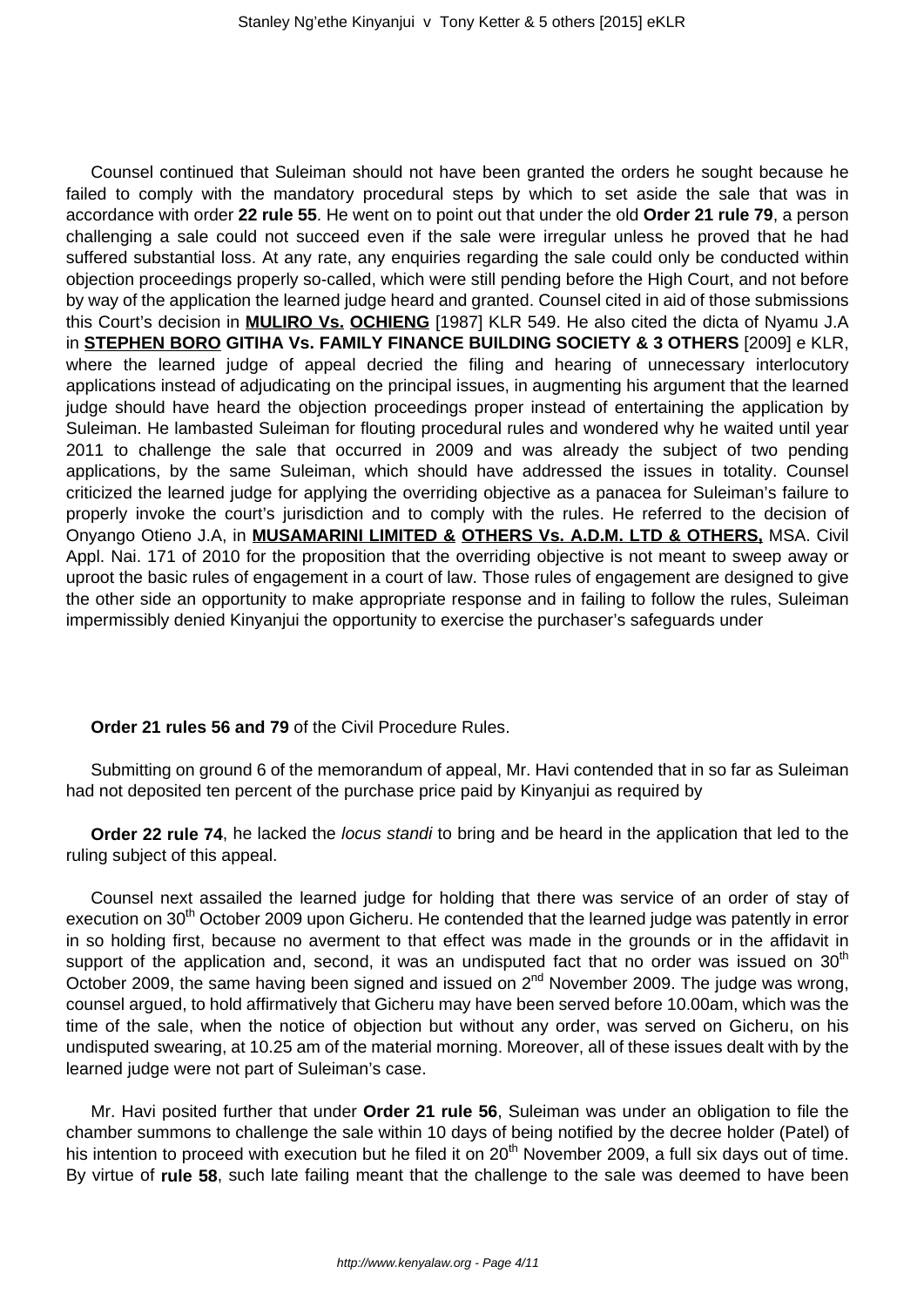waived and there was therefore no stay to stop or prohibit all the other steps that were undertaken to perfect the transfer of title from Ketter to Kinyanjui.

As regards the caveat, Mr. Havi submitted, under the rubric of grounds 8 to 14, that the same was lodged by Suleiman on 7<sup>th</sup> April 2008. The learned judge was wrong in failing to appreciate, in counsel's view, that the caveat was of no effect since the property was already charged to the court by a prior prohibiting order placed on the property on 22<sup>nd</sup> February 2008.

Counsel rested by urging us to set aside the orders of 9<sup>th</sup> December 2011.

Next came Mr. Gicheru and he declared his support for the appeal. On whether there was a stay order on 30<sup>th</sup> October 2009, he submitted that the firm of Anjarwalla & Khanna for Suleiman filed and served a notice of objection on Gicheru & Co. on the said 30<sup>th</sup> October 2009. Service was at 10.25. No order of the court was served alongside the said notice though the learned judge erroneously proceeded on the basis that such an order was served. That order did not issue until 2<sup>nd</sup> November 2009. Counsel pointed out that in an affidavit sworn on  $18<sup>th</sup>$  November 2009 in support of the chamber summons application of the same date, that is the basis of objection proceedings, Suleiman swore at paragraph 6 as follows;

**"6. I am also informed by my advocates that the Auctioneers refused to accept service of the notice of objection and only accepted such service after the auction had taken place. I am further informed by my advocates that the consequent court order for stay of attachment and execution was extracted after the auction had taken place and was duly served on the decree holder's advocate on record and the auctioneers.**

# **7. I am advised by the said advocates and I verily believe that although the order for stay was extracted and served after the auction had taken place …."**

Mr. Gicheru then pointed out the patent mischief and embarrassment on the learned judge's order directing the parties to proceed and deal with the objection application to its final determination yet he had gone into the merits of that other application by making a determination on the question of service. The learned judge addressed these issues that were not before him but were at the heart of the chamber summons challenging the sale and Mr. Gicheru then posed:

What then is there to go back to hear" He emphasized that the setting aside of the sale gave Suleiman an undue advantage in that the sale was ordered by another judge of the High Court (Osiemo, J.) who, in permitting that sale by execution, ordered that titles to two other properties belonging to Ketter be released to him, which was duly complied with. He complained about the many frustrations and impediments that had been placed in the path of realizing the proceeds of the decree including an attempt by Ketter to defeat the decree by declaring bankruptcy. Counsel complained that long after Mwilu, J. (as she then was) had ruled on 21<sup>st</sup> July 2010 that execution was already complete so that Suleiman could not be joined therein belatedly, he was nonetheless allowed by the learned judge to file and urge an application the effect of the grant of which was to overturn those earlier findings and was directed belatedly at various persons who were never parties to the original suit.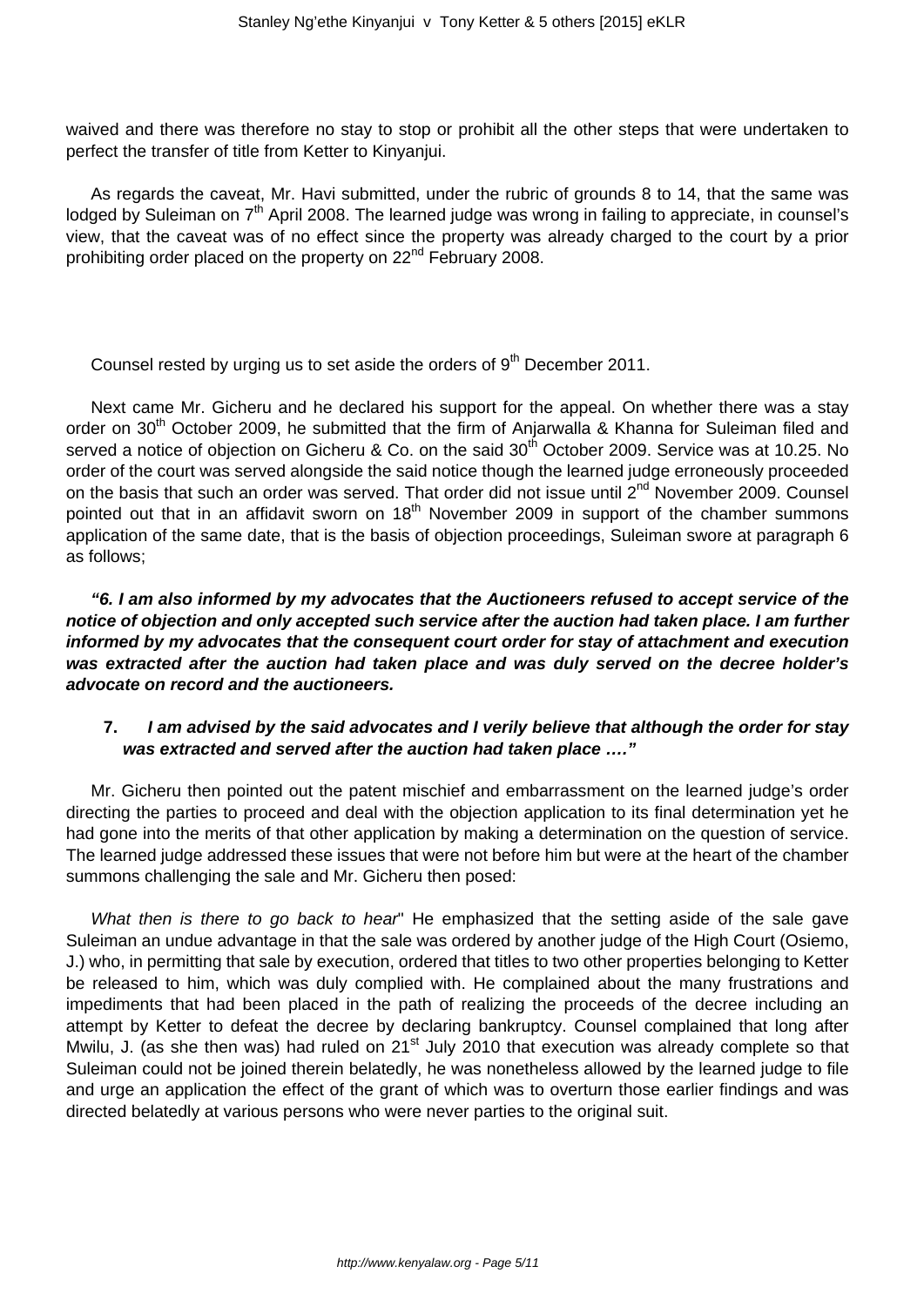Rising to oppose the appeal, Mr. Bwire first set out the undisputed chronology of events relevant to the application before the learned judge and this appeal, as follows;

30.10.09 – Suleiman filed a notice of objection. 2.11.09 – A stay order was issued out of the said notice. 4.11.09 – Patel filed a notice of intention to proceed. 9.11.09 – Toyo signed the certificate of sale. 25.11.09 – Toyo executed the transfer in favour of Kinyanjui 25.11.09 – Commissioner issued a provisional title 25.11.09 – Kinyanjui entered in the register as the proprietor.

Mr. Bwire then made the profound submission that once the notice of objection was filed on  $30<sup>th</sup>$ October 2009, there came into being in law a stay of execution. When we asked him whether he had authority for that proposition, he candidly admitted to having none. He proceeded to argue that the property in immovable property that is sold at an auction does not pass at the fall of a hammer since, were that the case, then objection proceedings as contemplated under **Order 22** cannot avail the objector. He relied on this Court's decision of **NAGENDRA SAXENA Vs. MIWANI SUGAR MILLS LTD & 3 OTHERS,** Kisumu Civil Appeal No. 261 of 2008.

Counsel maintained that the objection proceedings were filed within time and went on to add that the subsequent motion filed on  $27<sup>th</sup>$  June 2011, the subject of the learned judge's ruling and this appeal. was filed out of necessity. He submitted that as at the time Toyo was signing the certificate of sale and the transfer of title there was an order of stay in place and he could not properly have done so. Citing the English decision of **CLARKE & OTHERS Vs. CHADBURN & OTHERS** [1985] E.R 211, he submitted that the transfer of the title to Kinyanjui was done in willful disobedience of the court's order of stay and was not only contemptuous, illegal and invalid, but was wholly incapable of effecting any changes on the rights and liabilities of the parties hereto. He submitted that the learned judge ought to have made orders that would have taken the parties "back to the place where the auction has occurred but the transfer has not been effected."

In conclusion Mr. Bwire submitted that even though an earlier prohibitory order had been filed on the title prohibiting Ketter from transferring the property, that did not preclude Suleiman's filing of a caveat in April 2008. He contended that under **section 57** of the (now repealed Registrar of Titles Act, no transaction should have taken place without the lifting of the caveat with prior notice to Suleiman as the caveator, which did not occur. He urged us to leave the learned judge's ruling undisturbed.

Mr. Ngumbi on his part merely stated that he was in opposition to the appeal (a complete about-turn from the position he took at the High Court) and prayed that the appeal be dismissed.

Answering the contention that the execution process was proceeded with at too high a high speed, Mr. Havi in his reply stated in stark, if chilling terms, that execution is execution and is not a friendly affair. Rather it is done "with the speed of an executioner's guillotine, not with a hammer," notwithstanding that the signature aspect of the execution herein was the sale by fall of a hammer. He maintained that the fall of the hammer in an auction completed the sale.

Mr. Havi finally countered the suggestion that the objection proceedings had been rendered nugatory, hence the resort to the application before the learned judge, by pointing out that Suleiman had the two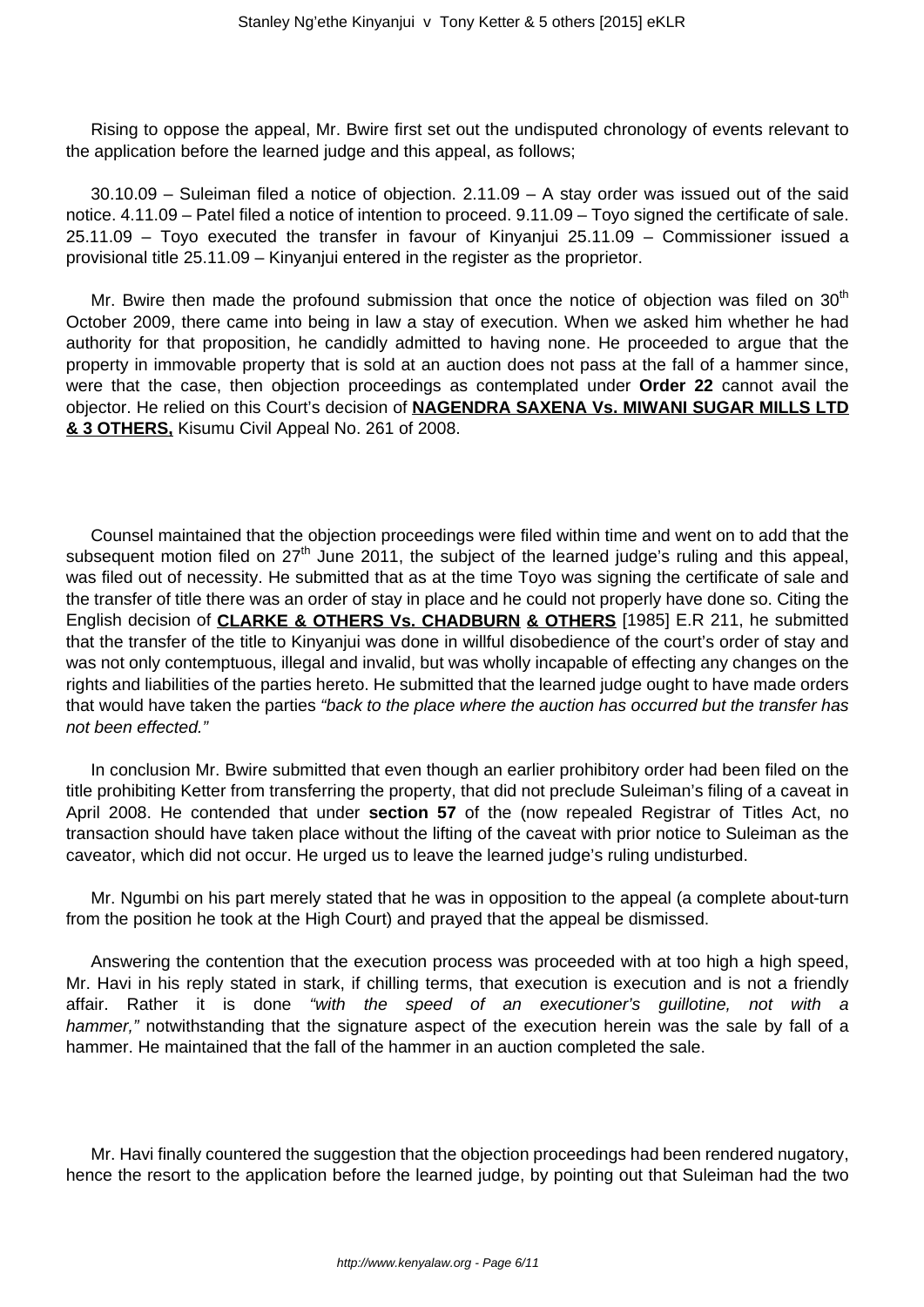ways by which he could challenge the sale under Order 22 and that it was, in particular, open to him to have the same set aside under **rule 79** of Order 22 for being irregular or fraudulent. Not having availed himself of the proper provisions and jurisdiction, counsel concluded, Suleiman's application was incompetent and should have been struck out.

We have taken the trouble of setting out in some detail the case that was presented before the learned judge and before us consistently with our role as a first appellate court to re-evaluate, re-assess and analyze in a fresh and exhaustive manner, all the evidence on record before making our own inferences of fact and arriving at our own independent conclusions. See **SELLE & ANOR Vs. ASSOCIATED MOTOR BOAT CO. LTD & OTHERS [1968] EA 123**; **PETERS Vs. SUNDAY POST LTD** [1958] EA 424.

Upon our consideration of this matter, the issues that appear to us determinative are first, whether there was in place a court order barring the sale and transfer of the subject property on 30<sup>th</sup> October 2009 and, second and related to it, whether such sale could be set aside on an application such as was before the learned judge.

Before we address those central issues, however, we find it necessary to state that from our perusal of the record, we see writ large the intractable efforts of an indefatigable pair in Keter and Suleiman to see that the decretal debt owed by Keter to Patel is never realized through the sale of the subject property.

The pair had made numerous applications of one kind or another for nearly a decade between the decree and the eventual sale of the property on  $30<sup>th</sup>$  October 2009. Indeed, a mere month previously, on 29<sup>th</sup> September 2009, Osiemo, J. had disposed of an application dated 14<sup>th</sup> July 2009 brought by Ketter seeking stay of sale of the subject property and two others situated in Nandi South District in execution of the decree herein. Osiemo J. declined to order stay of sale but directed that the execution respecting Nandi South properties be set aside and the same be discharged. That application had been brought under the provisions of Order 21 **rules 63(1)** of the Civil Procedure Rules. The basis upon which Ketter had sought to stay the sale of the subject property was that he had allegedly sold it to Suleiman, a claim that Osiemo, J. dismissed as untenable as there was no evidence that the property had been sold or transferred to Suleiman.

There was no appeal against Osiemo, J.'s finding on that point. Nor was that the first or only pronouncement as to the proprietorship of the subject property. Earlier, 18<sup>th</sup> July 2006, Mutungi, J. had ruled in **Bankruptcy Cause No. 143 of 2003** filed by Ketter in respect of himself, that he had obtained receiving orders and orders for stay of execution of all legal process by non-disclosure of his affairs. He had in particular failed to disclose many assets he owned, with the judge stating; "Top on the long list is L.R. No. 7741/149, at Kitisiru, Nairobi."

Returning to the issues we have identified, it is not in dispute that the subject property was sold by public auction on  $30<sup>th</sup>$  October 2009. The time indicated for the sale was 10.00am. The buyer was Kinyanjui and the auctioneer issued a memorandum and a certificate of sale. After the sale, at 10.25am, a notice of objection by Suleiman and one Samwel Omukoko Opembe was served on Gicheru. He accepted it but noted the following on it;

**"Received under strong protest as the auction have (sic) already taken place and no court**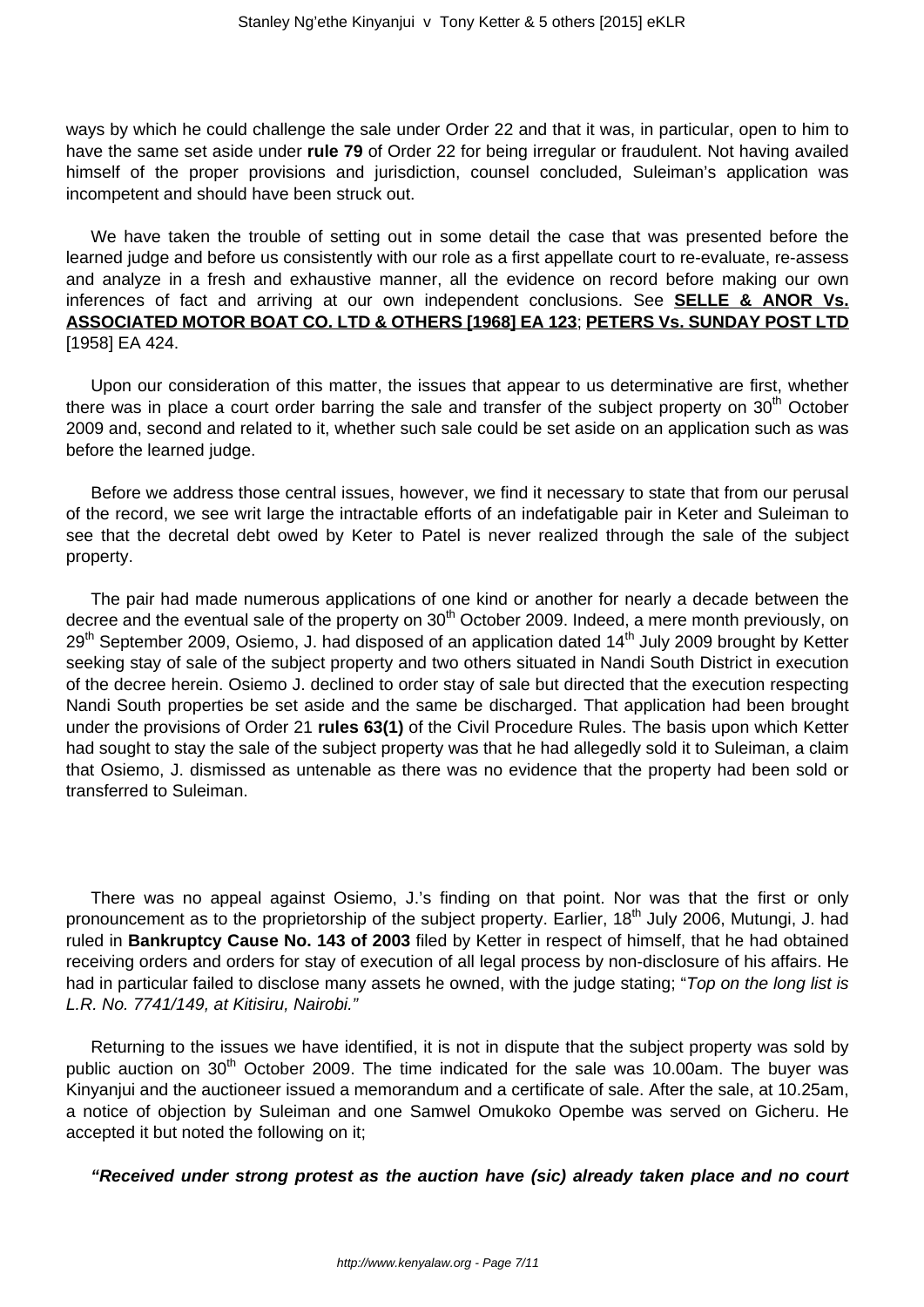#### **order."**

The court order was issued on  $2<sup>nd</sup>$  November 2009 giving notice of stay of execution and commanding Gicheru & Co. Advocates and Jomuki Enterpirses "not to take any steps as regards the attached/proclaimed property if any in safe custody." It is therefore plain to see that as at the time the sale took place, not only had the notice of objection not been served, but, more critically, there was no order of stay in existence. We are unable to accept Mr. Bwire's contention that the notice of objection is effectively an order of stay. **Order 21 rule 54,** as it then read, was that;

**"Upon receipt of a valid notice [of objection] given under rule 53, the court shall order a stay of the execution proceedings and shall call upon the attaching creditor by notice in writing within 15 days or such other period as the said notice may prescribe to intimate to the court and the objector in writing whether he proposes to proceed with the attachment and execution thereunder wholly or in part."**

Whereas the court was then obligated to issue on an order of stay, that did not hoist the notice of objection to the status of a court order. The court first had to be satisfied that the notice of objection was a valid notice and then issue the order of stay. In this case the order of stay was issued on  $2^{nd}$  November 2009, after the sale had occurred. Ipso facto, the sale itself was not in contravention of any court order and was therefore neither in contempt nor void as counsel for Suleiman appeared to suggest.

Following receipt of the notice of objection and later the order, and in compliance with rule 54, on  $4<sup>th</sup>$ November 2009 Gicheru gave the following intimation to the court and to Suleiman;

# **"Upon receipt of the notice of stay of execution dated 2 nd November 2009 and the notice of objection to attachment attached thereto, the decree holder hereby intimates that the entire land parcel number L.R. No. 7741/149 was sold by public auction on 30th October 2009. The decree has therefore been executed and the attached goods (sic) sold."**

Our understanding of that intimation is that while Patel was acting in compliance with the necessary consequence of receipt of a notice under **rule 53**, he was not expressing an intention to proceed with execution. Rather, he was reporting a *fait accompli*; telling the court and Suleiman that the event the order was intended to forestall had already occurred. The horse had bolted. It is highly doubtful therefore whether any useful purpose would be served by taking steps under the immediately succeeding rules that are predicated on a sale not having occurred by reason of a stay order.

Be that as it may, **rule 56** provided that an objector was required, within 10 days of receiving the decree holder's intimation of intention to proceed, to take proceedings to establish his claim. The proceedings would be by summons in chambers supported by affidavit in the same suit. Suleiman did file such application on 20<sup>th</sup> November 2009, being 16 days after receipt of the intimation. He was clearly out of time and, bearing in mind the provisions of **rule 58(1),** his application was by operation of law deemed to have been waived. Once such happened, "the attachment and consequential execution shall proceed." Suleiman's application therefore was, and remains a non-starter. At any rate, Suleiman had not prosecuted it and it was still pending as at the time the learned judge made his ruling and directed that the said application be disposed of within three months.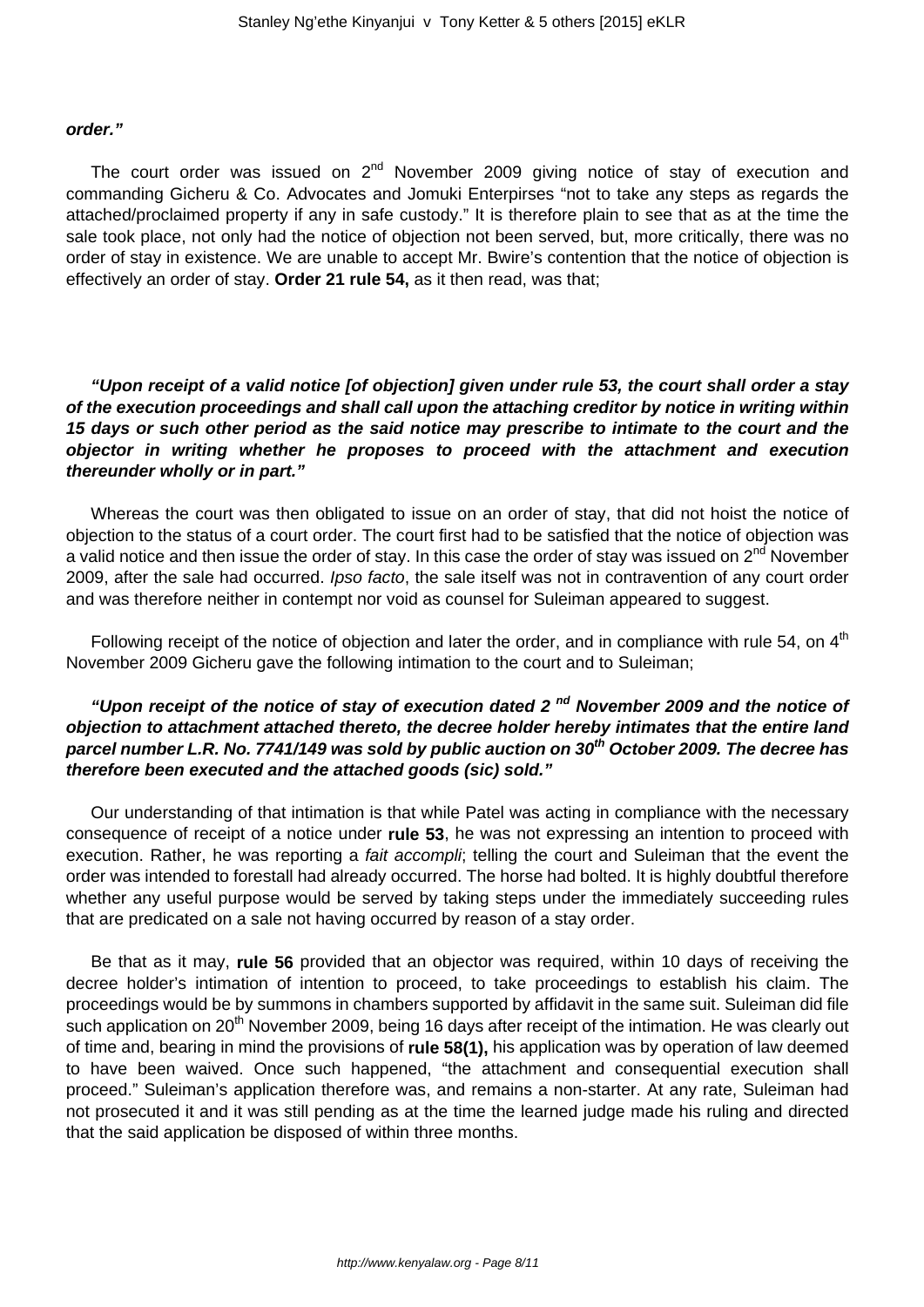Under the **Order 21** architecture, there are provided alternative avenues by which the owner of property sold in execution or a person having interest in such property, could set such sale aside. Under **rule 78**, such person could apply upon making two pre conditional deposits into court;

#### **a. for payment to the purchaser, a sum equal to ten percent of the purchase-money, and**

# **b. for payment to the decree-holder, the amount specified in the public notification of sale as that for the recovery of which the sale was ordered, less any amount which may since the date of such public notification of sale have been received by the decree-holder.**

The alternative path, and one cannot avail himself of both, (by virtue of Rule 78(2)) is by applying under **rule 79** to set aside the sale on the ground of a material irregularly or fraud in publishing or conducting it, thereby occasioning the applicant substantial injury.

It is clear from the record that Suleiman did not make any application under either rule 78 or 79 yet, in view of what we have stated about rule 56 and 57, the setting aside of sale provisions thereunder would have been the appropriate ones to be invoked since the sale had already occurred by the time the order of stay of execution was made and served. It is also common ground that the preconditions in rule 78 for deposit into court had not been met by Suleiman and, having found that the sale was proper without any fraud or illegality having been alleged and/or proved, any chances of such an application succeeding, even had one been filed in time, and none was, would have been miniscule.

Given the rather straight forward provisions in **Order 21**, which later became Order 22 under the 2010, Rules, was it open to the learned judge to entertain an application to set aside the sale that was premised on a litany of constitutional provisions allegedly breached, on the oxygen principle and on the inherent jurisdiction" Most decidedly not.

We have no doubt that the provisions on execution, sale and stay as contained in Order 21 (now 22) are so elaborate that they represent a complete code to address every conceivable scenario that might arise out of the process. They have in-built safeguards and conditions to ensure the protection of the interests of all persons concerned and they are couched in mandatory terms. The application by Suleiman dated  $17<sup>th</sup>$  June 2011, other than being on the face of it belated, coming as it did some 20 months after the sale, was little more than an attempt to side-step and evade the clear procedures set out in the appropriate rules. Parties cannot be allowed, by attempting to constitutionalize simple, everyday processes and events, to defeat the procedural scheme of things set up by the rules. It is not lost to us that the application was made when it was quite apparent that Suleiman was unlikely to succeed under the relevant applicable rules.

While fully cognizant of the court 's primary duty to do justice untrammeled by procedural technicalities, we are also aware that litigation is a game with clear rules of engagement. It is not open to parties to pursue and for courts to allow, a path of circumventing the rules that are imposed to aid in the attainment of justice. The (oxygen principle) cannot save applications that are incompetent. In **REMJI DEVJI VEKARIA Vs. JOSEPH OYULA** Eldoret Civil Appeal (Application) No. 154 of 2010, this Court stated, and it bears repeating;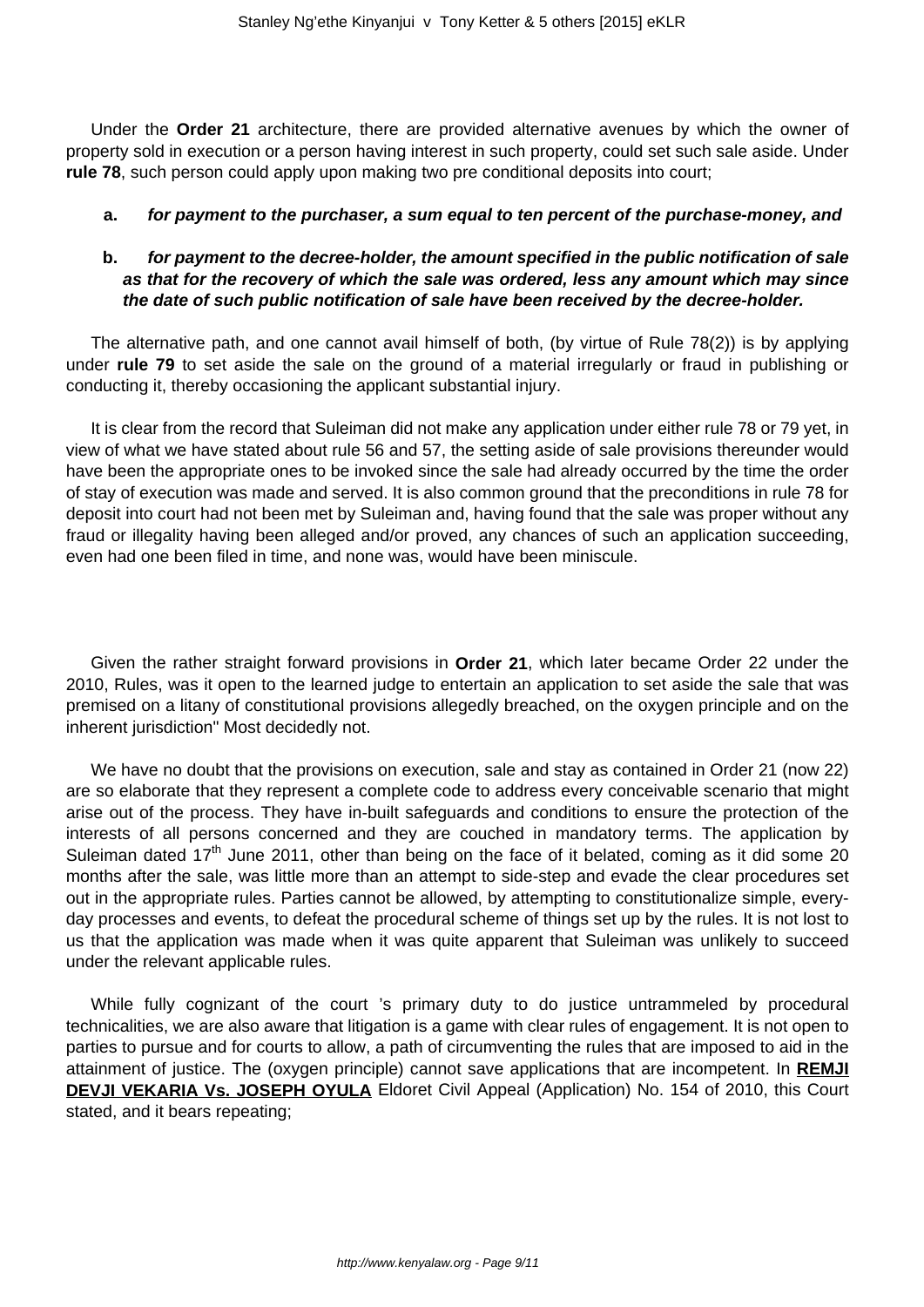# **"To invoke the provisions of section 3A and 3B would result in a serious precedent being set**

**which will mean utter confusion in the court corridors as there will no longer be any reasons**

#### **for following the rules of court …."**

Also worthy of affirmation are the sentiments of this Court in **CITY CHEMIST (NBI)**

# **& ANOR Vs. ORIENTAL COMMERCIAL BANK** Civil Application No. Nai 302 of 2008;

**"That, however, is not to say that the new thinking uproots well-established principles or precedents in the exercise of discretion of the court which is a judicial process devoid of whim and caprice. On the contrary the amendments enrich those principles and embolden the court to be guided by a broad sense of justice and fairness as it applies those principles. The application of clear and unambiguous principles and precedents assists litigants and legal practitioners alike in determining with some measure of certainty the validity of claims long before they are instituted in court. It also guides the lower courts and maintains stability in the law and its application."**

(Our emphasis).

It is unfortunate that the learned judge rather peremptorily dismissed the valid objections that had been raised against Suleiman's application. He ought not to have heard it. He certainly should not have granted it. It was the latest of a multiplicity of applications made by Suleiman in an unrelating but ultimately futile attempt to forestall finality in this old matter that was filed at the High Court more than a quarter of a century ago and has consumed an inordinate amount of judicial time. That a judgment and decree given in 2002 remains in a state of doubt as to the finality of its execution, is not particularly complimentary of our judicial processes. Litigation must come to an end. M.K. Ibrahim , J. (as he then was) was right on point when he refused to grant stay of execution and told Ketter this on 12<sup>th</sup> May 2009;

### **"I think that this really is the end of the road in the High Court for this case. Everything else is to take its natural and legal course."**

The matter did not rest there as subsequent applications at the High Court show. But there is a time to let go.

This appeal succeeds. The ruling and order of the High Court made are  $9<sup>th</sup>$  December 2011 is set aside in entirety. The notice of motion by Suleiman (the  $2^{nd}$  respondent) dated  $17<sup>th</sup>$  June 2011 is dismissed with costs.

The costs of this appeal shall be borne by the  $2^{nd}$  respondent.

# **Dated and delivered at Nairobi this 24th day of April, 2015.**

**P.N. WAKI**

**………………………**